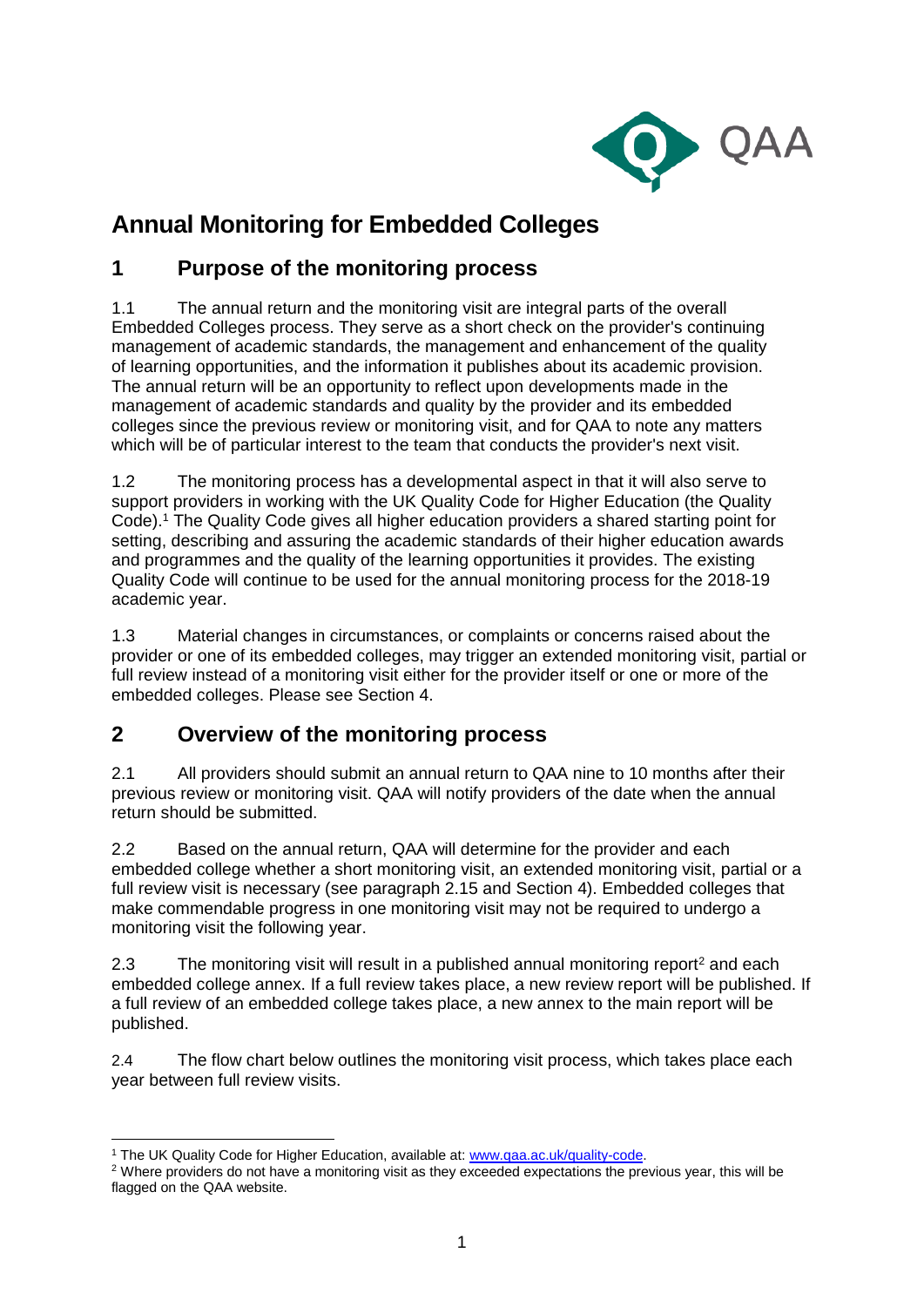#### **Flow chart: the monitoring process**



2.5 The annual return will normally be submitted nine to 10 months after the previous QAA visit. However, QAA should be notified of any material changes of circumstances taking place (see Section 4 for details of material changes). If there is no monitoring visit in one year, the annual return will be due one year after the previous return.

2.6 The annual return should be submitted electronically to QAA. Details on how and when to do this will be given to providers when they are advised of the date for submission.

- 2.7 The provider is required to update QAA on:
- current programmes offered, awarding bodies/organisations and student numbers for each embedded college
- student retention and achievement data for the last three years
- any material changes since the last QAA visit (see Section 4)
- progress on implementing the action plan arising from the previous QAA review or monitoring reports and any subsequent developments
- the provider's internal quality monitoring processes, and how these are used to identify good practice and areas for improvement within the provider and embedded colleges
- actions taken to address any recommendations in other external reports since the last visit (such as awarding body or professional, statutory and regulatory
- body reports)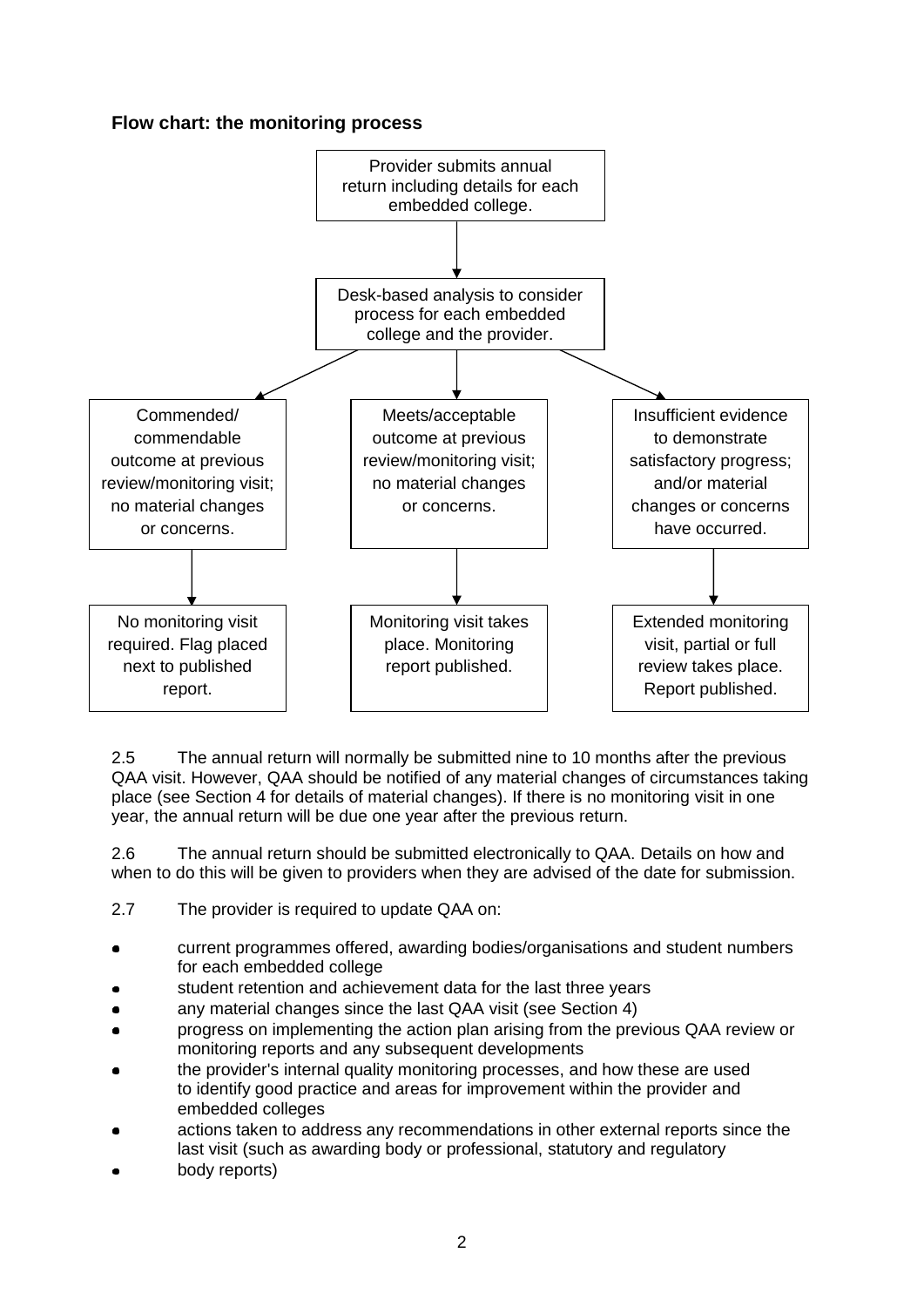progress in working with external reference points to meet UK expectations for higher education.

2.8 The annual return will take the form of a short briefing paper, which should be referenced to the supporting evidence (see Annex 2).

2.9 In the first year following a full review, the annual return should report in detail on how the provider and each embedded college has effectively implemented the action plan in response to the review report. Providers and colleges should give evidence that the actions have been implemented effectively, and identify any enhancements to the student experience as a result of these actions.

2.10 Providers and colleges should maintain and publish the action plan on an ongoing basis,

to ensure continual review and enhancement of its higher education provision. In subsequent years, the monitoring visit will continue to monitor any ongoing actions from the action plan but will also assess the effectiveness of the provider's and embedded colleges' actions to support continuous improvement through their own internal quality assurance processes. The annual return is the main mechanism by which the provider can communicate to QAA that it is continuing to evaluate and enhance its management of academic standards and quality.

2.11 Providers should also include a commentary on recruitment, retention and pass rates over the period covered by the data return form, and within the annual return form.

2.12 QAA may also ask providers to comment on their management of other areas of interest or concern through the monitoring process. Additional topics of interest will be the management of admissions and assessment.

2.13 Providers and embedded colleges should consider how their quality assurance policies and processes allow them to meet UK expectations for higher education. They should reflect on their use of relevant external reference points, including the Quality Code, in the annual return.

2.14 Providers and embedded colleges should engage students in their quality assurance processes. Students may be involved in implementing the action plan and/or in measuring the outcomes of actions taken.

2.15 The provider's annual return and supporting evidence will be considered by a QAA Officer who may decide that an extended monitoring visit, partial or full review is required instead of, or following, a monitoring visit if:

- there is evidence that material changes in circumstances have occurred either at the provider or an embedded college or are shortly to occur (see Section 4)
- there is a lack of demonstrable progress against the published action plan
- QAA has received complaints about academic standards or quality issues that are being investigated through the Concerns Scheme (see Section 5)
- there are other serious concerns about the ability to effectively maintain academic standards and/or manage and enhance the quality of learning opportunities or the information the provider or an embedded college publishes about its academic provision (see Section 5).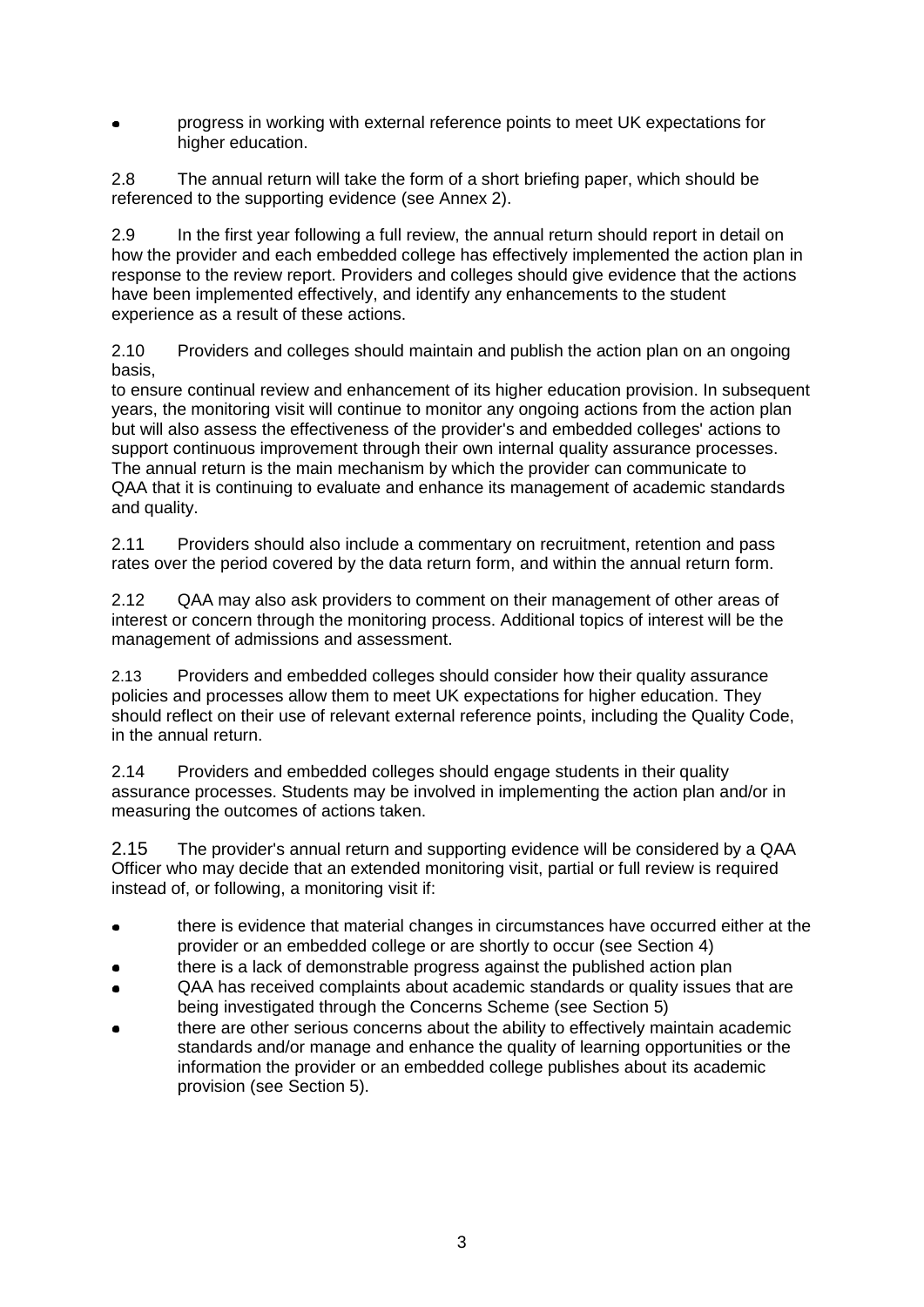#### **The monitoring visit**

2.16 The monitoring visit to each embedded college will normally last for up to one day, and will normally include meetings with the college's staff and students. The monitoring visit may also include a meeting with relevant partner higher education institution(s) (HEI(s)). It may also be necessary to visit the central provider. The monitoring team will normally consist of a QAA officer and one reviewer. The team will produce a short update to the existing review or annual monitoring report and annex for each embedded college that will comment on:

- any changes since the last review or annual monitoring visit
- the progress that has been made in the monitoring, review and enhancement of its higher education provision, including reference to associated reports from awarding bodies/organisations
- any other thematic areas of interest, for example admissions or assessment and student outcomes data
- progress on working with external reference points to meet UK expectations for higher education
- any matters that should be followed up in the next monitoring/review visit
- a conclusion on the progress made in responding to the previous review or monitoring visit.

| Time +/- visit | <b>Actions required</b>                                                                                                                                                                                                                                                                                                                                                                                                                               |
|----------------|-------------------------------------------------------------------------------------------------------------------------------------------------------------------------------------------------------------------------------------------------------------------------------------------------------------------------------------------------------------------------------------------------------------------------------------------------------|
| -8 weeks       | The <b>provider</b> submits two electronic copies of the annual return and<br>supporting evidence to QAA.                                                                                                                                                                                                                                                                                                                                             |
| -7 weeks       | The <b>QAA Officer</b> reads the annual return. QAA determines whether a<br>monitoring visit to each embedded college will take place, whether a visit<br>to the provider's centre will take place or whether an extended<br>monitoring visit, partial or full review is required. <sup>3</sup><br>If monitoring visits are to take place, the QAA Officer confirms the<br>monitoring team(s) to the provider, and agrees the dates of the<br>visits. |
| -4 weeks       | The monitoring team analyses the annual return and prepares its<br>agenda for each monitoring visit.                                                                                                                                                                                                                                                                                                                                                  |
| -2 weeks       | The QAA Officer agrees the arrangements for each visit with the<br>provider and embedded college(s), and copies in the awarding<br>bodies/organisations/partner HEI(s).                                                                                                                                                                                                                                                                               |
|                | The team may ask for additional evidence/raise points for clarification<br>before and/or during the visit as required.                                                                                                                                                                                                                                                                                                                                |

#### **Indicative timeline for the annual monitoring process**

 $\overline{\phantom{a}}$ <sup>3</sup> If a full review is required, the process will be followed as outlined in the HER (EC) Handbook. The review cycle will then begin again.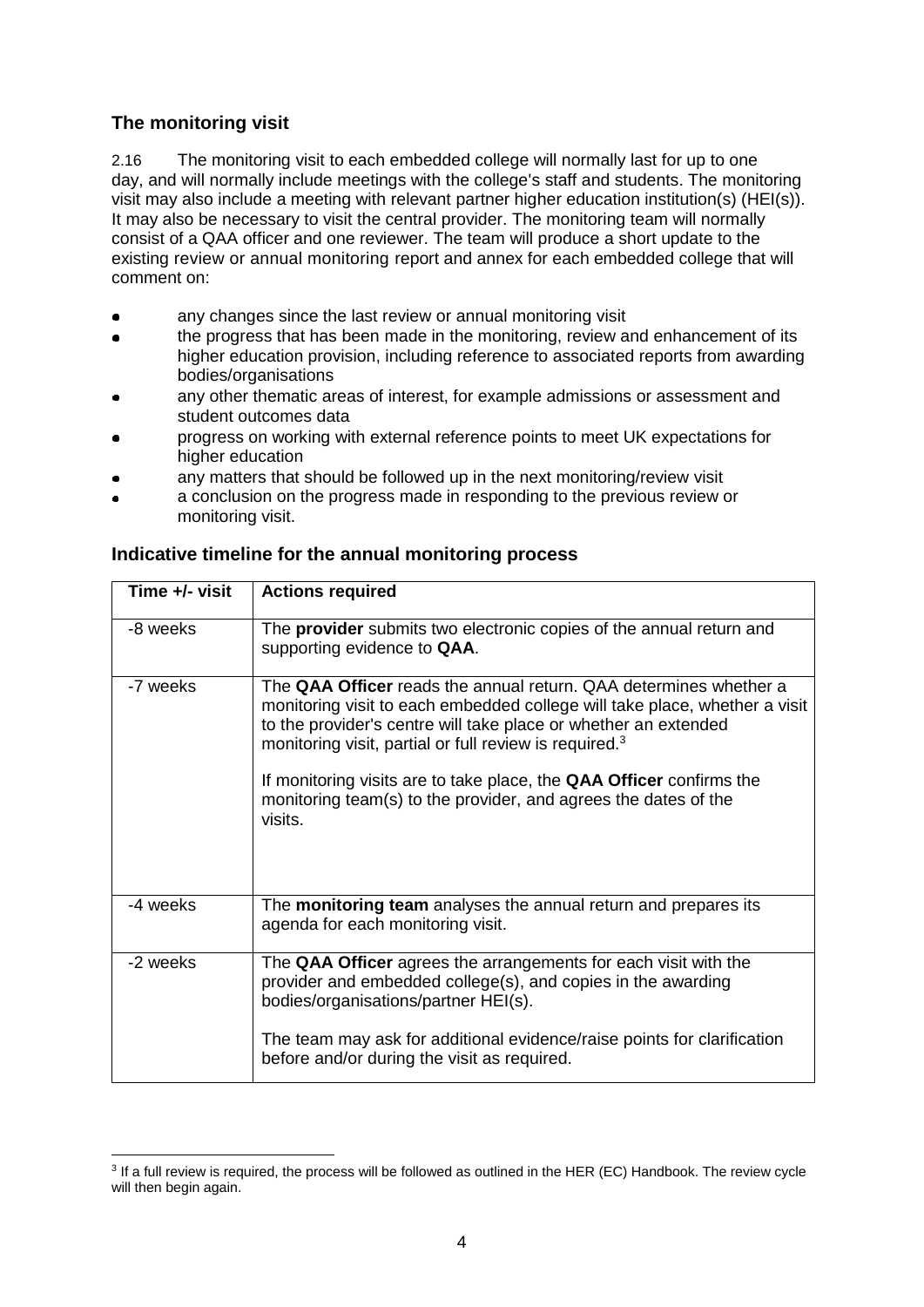| 0 weeks<br>(this could<br>be<br>multiple<br>weeks) | The (extended) monitoring visit(s) to the embedded college(s) take(s)<br>place if required. A monitoring visit to the provider's centre may take<br>place for a meeting with senior management. This may occur at any<br>time before, during or after the annual monitoring visits take place at<br>each embedded college, up to two weeks after the final embedded<br>college monitoring visit. |
|----------------------------------------------------|--------------------------------------------------------------------------------------------------------------------------------------------------------------------------------------------------------------------------------------------------------------------------------------------------------------------------------------------------------------------------------------------------|
| +1 week                                            | The <b>monitoring team</b> confirms the monitoring visit conclusions.<br>This occurs one week after the final annual monitoring visit or after<br>the visit to the provider's centre, whichever is later.                                                                                                                                                                                        |
| +2 weeks                                           | The <b>monitoring team</b> drafts the monitoring report and annexes.<br>The reports are sent to the Area Coordinator for moderation.                                                                                                                                                                                                                                                             |
| +4 weeks                                           | The QAA Officer sends the report to the provider, the embedded<br>college and its awarding bodies/organisations/partner HEI(s) for<br>comment.                                                                                                                                                                                                                                                   |
| +6 weeks                                           | The provider returns comments on factual accuracy to QAA.<br>Comments from embedded colleges and awarding<br>bodies/organisations should be incorporated into the provider's<br>comments.                                                                                                                                                                                                        |
| +9 weeks                                           | QAA publishes the monitoring report on the QAA website. The report is<br>sent to UK Visas and Immigration (UKVI).                                                                                                                                                                                                                                                                                |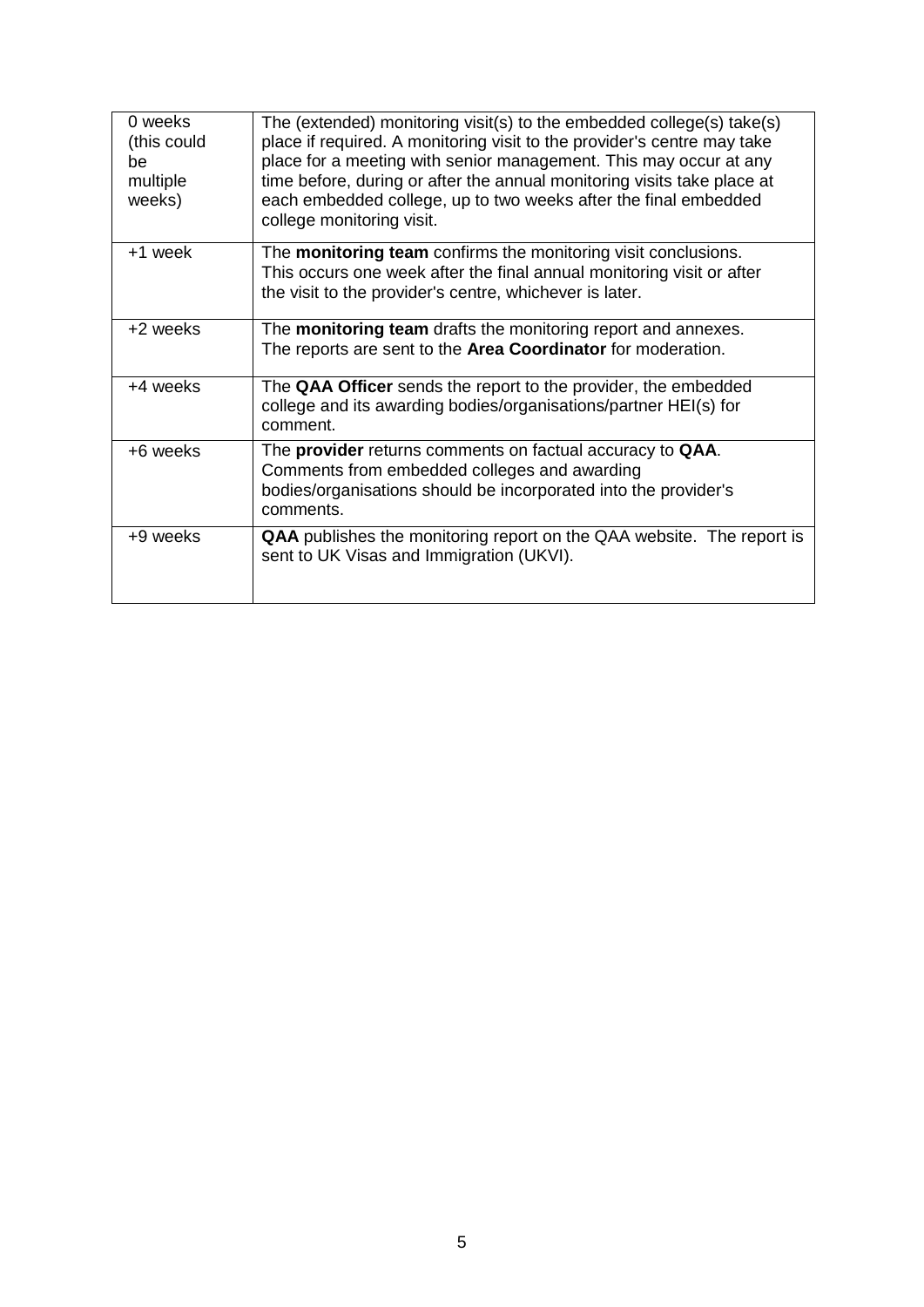# **3 Outcomes of the process**

3.1 Conclusions reflect the provider's continuing management of academic standards, its management and enhancement of the quality of learning opportunities, and the information it publishes about its learning opportunities.

3.2 An overall conclusion on progress made will be graded as follows:

- the provider/embedded college is **making commendable progress**
- the provider/embedded college is **making acceptable progress**
- the provider/embedded college is **making progress but further improvement is required**
- the provider/embedded college is **not making acceptable progress**.

Guidance on how conclusions are reached can be found in Annex 1.

3.3 Providers and embedded colleges should engage effectively with relevant external reference points, including the Quality Code, to manage their higher education. They should actively engage students in quality assurance processes. Monitoring teams will note instances where providers and embedded colleges are not managing these responsibilities effectively, in addition to identifying areas where the providers and colleges have made commendable progress.

3.4 Academic standards and quality must be maintained in order to pass the monitoring process. Where there is evidence to demonstrate that a provider/embedded college is making commendable progress, the next monitoring process will take place two years later, 4 unless the next annual return provides insufficient evidence that the provider or college is continuing to make good progress, and/or there is a material change in circumstances or other concerns are raised about the provider's or embedded college's management of its academic provision.

3.5 Where there is evidence to demonstrate that a provider/embedded college is making acceptable progress, the next monitoring visit will take place one year later, unless the provider/embedded college in the meantime undergoes a material change in circumstances or other concerns are raised about the provider's or embedded college's management of its academic provision.

3.6 Where there are weaknesses in the provider's/embedded college's maintenance of academic standards and/or quality, and/or action plans have not been implemented fully or have not been effective in all areas, further action will be required to maintain educational oversight. The following outcomes are considered to be unsatisfactory:

- the provider/embedded college is **making progress but further improvement is required**
- the provider/embedded college is **not making acceptable progress**.

 $\overline{a}$ 

3.7 Where a provider/embedded college receives one of these outcomes, it must submit a new action plan within 30 days of the monitoring visit. In order to maintain educational oversight, the provider/embedded college should request a full review to take place within **six months** of publication of the outcome of the monitoring process.

<sup>4</sup> If a full review is planned for the following year as part of the four-year cycle, this exemption will not apply.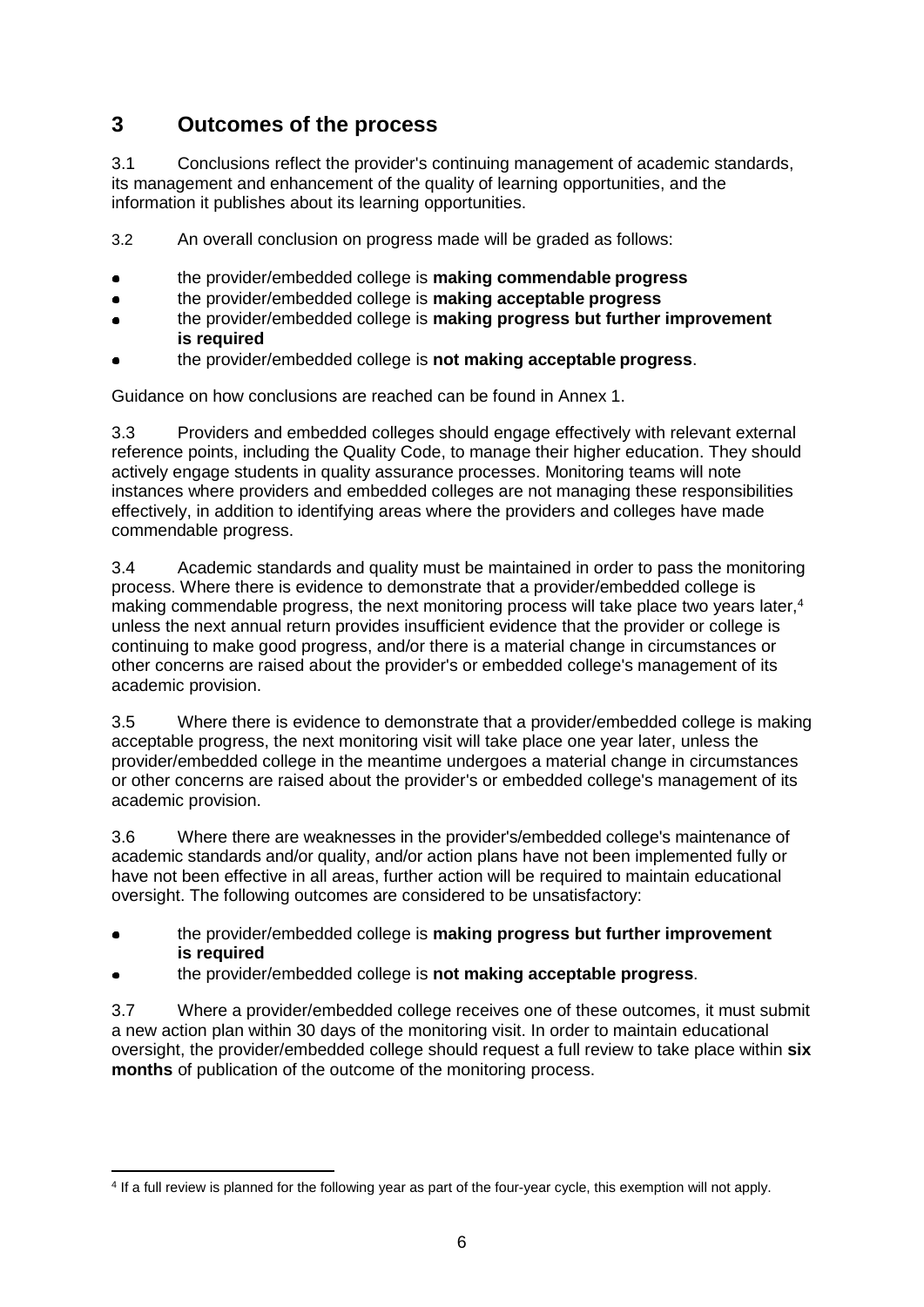3.8 A draft of the monitoring team's findings will be sent to the provider for comment on factual accuracy. The final monitoring report will be shared with UKVI and the provider's/embedded colleges' awarding bodies/organisations, and will be published on the QAA website.

### **4 Material changes in circumstances**

4.1 A material change in circumstances may trigger an early monitoring visit, an extended monitoring visit, partial or full review of the embedded college and/or provider. Providers must inform QAA within 28 days of meeting one of the triggers outlined below.

4.2 An extended monitoring visit (at additional cost) is likely to be required at an embedded college if any of the following changes in circumstances occurs:

- change of address
- acquisition of a new building
- extension of premises with an increase in capacity by 25 per cent or more
- change of legal or trading name
- change of principal and/or proprietor or equivalent
- change of 20 per cent or more of permanent teaching staff
- change of 30 per cent or more on the type of provision/course offered, including changes of awarding body/organisation (calculated by student headcount on new programmes).

4.3 The following changes are likely to require an extended monitoring visit, partial or full review:

| <b>Provider size</b>   | <b>Change in circumstances</b>                                                                                                                                                                                                                                                                                                                      |
|------------------------|-----------------------------------------------------------------------------------------------------------------------------------------------------------------------------------------------------------------------------------------------------------------------------------------------------------------------------------------------------|
| Fewer than 50 students | an increase in total student numbers of more than<br>50 students<br>a new site<br>a merger with another provider<br>a change of 50 per cent or more on the type of<br>provision/courses offered, including changes of awarding<br>body/organisation (calculated by student headcount on new<br>programmes).                                         |
| 50 or more students    | • an increase in total student numbers by more than 20 per<br>cent or 100 students, whichever is greater<br>a new site<br>a merger with another provider<br>a change of 50 per cent or more on the type of<br>provision/courses offered, including changes of awarding<br>body/organisation (calculated by student headcount on new<br>programmes). |

4.4 In addition, QAA may decide that an extended monitoring visit, partial or full review is required based on the evidence submitted in a provider's/embedded college's annual return, where this is insufficient to demonstrate that satisfactory progress is being made, or otherwise raises concerns about the management of academic standards or quality at the provider or embedded college.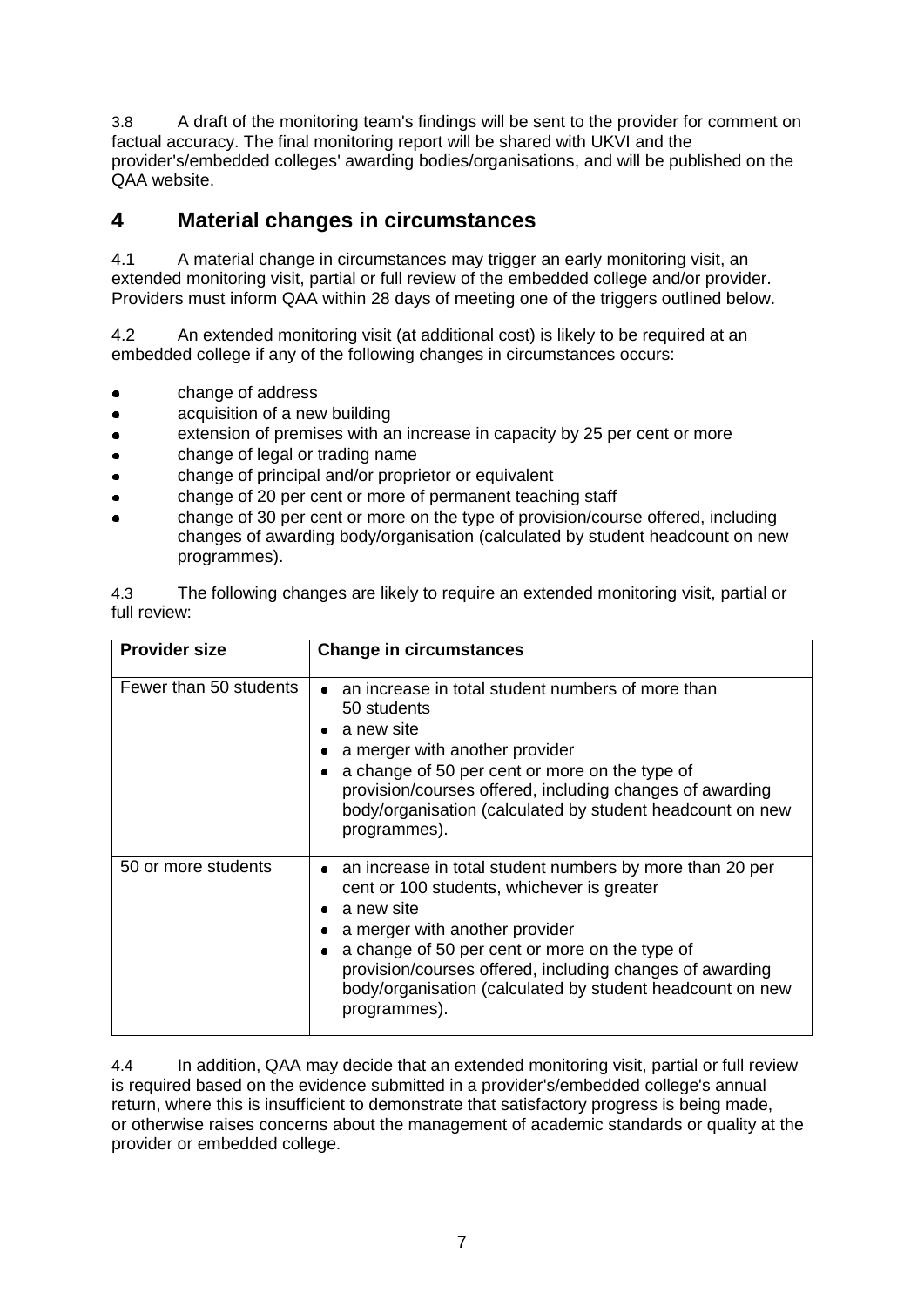4.5 For providers wanting to add one or more embedded college(s), a visit to the new college will involve a two-day review to include a meeting with the partner HEI and a meeting with senior managers from the main provider. The two-day review of the new college will incur an additional cost.

## **5 Concerns about the standards and quality of higher education**

5.1 QAA investigates concerns raised by students, staff, and other individuals or organisations about the standards and quality of higher education provision, where we think these concerns indicate serious systemic or procedural problems.

- 5.2 QAA can investigate concerns about:
- academic standards the level of achievement a student has to reach in order to achieve a particular award or qualification
- academic quality everything that a university or college provides to ensure its students have the best possible opportunity to achieve the required standard (this includes teaching, learning resources and academic support)
- the accuracy and completeness of the information providers publish about their higher education provision.

Concerns may be followed up through educational oversight reviews or as a separate process. Further information about the concerns process can be found on the QAA website: [www.qaa.ac.uk/reviewing-higher-education/how-to-make-a-complaint.](http://www.qaa.ac.uk/reviewing-higher-education/how-to-make-a-complaint)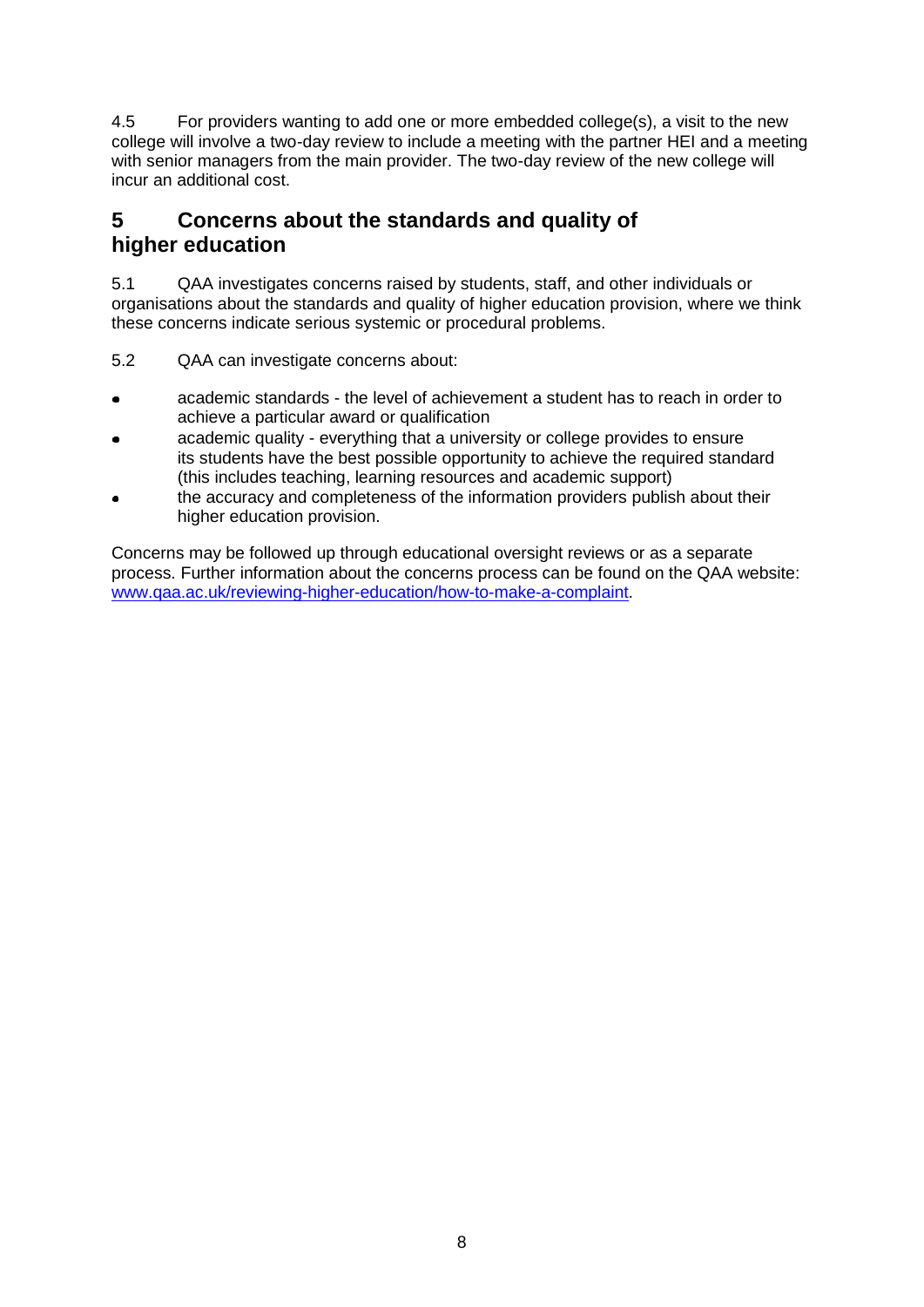# **Annex 1: Conclusions for the Embedded College monitoring process**

Teams will draw a conclusion on the progress that has been made by the provider and its embedded colleges against their action plan, since the last review or annual monitoring visit and on working with relevant external reference points, following the criteria below. Conclusions reflect the provider's/embedded colleges' continuing management of academic standards, management and enhancement of the quality of learning opportunities, and the information it produces about the learning opportunities it offers.

| The provider/embedded<br>college is making<br>commendable progress                                                                                                                                                                                           | The provider/embedded<br>college is making acceptable<br>progress                                                                                      | The provider/embedded<br>college is making progress but<br>further improvement is<br>required                                                                                                                                                          | The provider/embedded<br>college is not making<br>acceptable progress                                                                                                                                                                         |
|--------------------------------------------------------------------------------------------------------------------------------------------------------------------------------------------------------------------------------------------------------------|--------------------------------------------------------------------------------------------------------------------------------------------------------|--------------------------------------------------------------------------------------------------------------------------------------------------------------------------------------------------------------------------------------------------------|-----------------------------------------------------------------------------------------------------------------------------------------------------------------------------------------------------------------------------------------------|
| The provider/embedded college is<br>making commendable progress with<br>continuing to monitor, review and<br>enhance its higher education<br>provision.                                                                                                      | The provider/embedded college<br>is making acceptable progress<br>with continuing to monitor,<br>review and enhance its higher<br>education provision. | The provider/embedded college<br>is making progress with<br>continuing to monitor, review<br>and enhance its higher<br>education provision but further<br>improvement is required.                                                                     | The provider/embedded college<br>is not making acceptable<br>progress with continuing to<br>monitor, review and enhance its<br>higher education provision.                                                                                    |
| The provider is maintaining the<br>academic standards and enhancing<br>the quality of learning opportunities<br>of its provision/the embedded<br>college is maintaining the academic<br>standards and quality of learning<br>opportunities of its provision. | The provider/embedded college is<br>maintaining the academic standards<br>and quality of learning opportunities<br>of its provision.                   | There are weaknesses in the<br>provider's/embedded college's<br>maintenance of the academic<br>standards and/or quality of learning<br>opportunities of its provision which<br>have the potential to put academic<br>standards and/or quality at risk. | There are weaknesses in the<br>provider's/embedded college's<br>maintenance of the academic<br>standards and/or quality of<br>learning opportunities of its<br>provision which currently put<br>academic standards and/or<br>quality at risk. |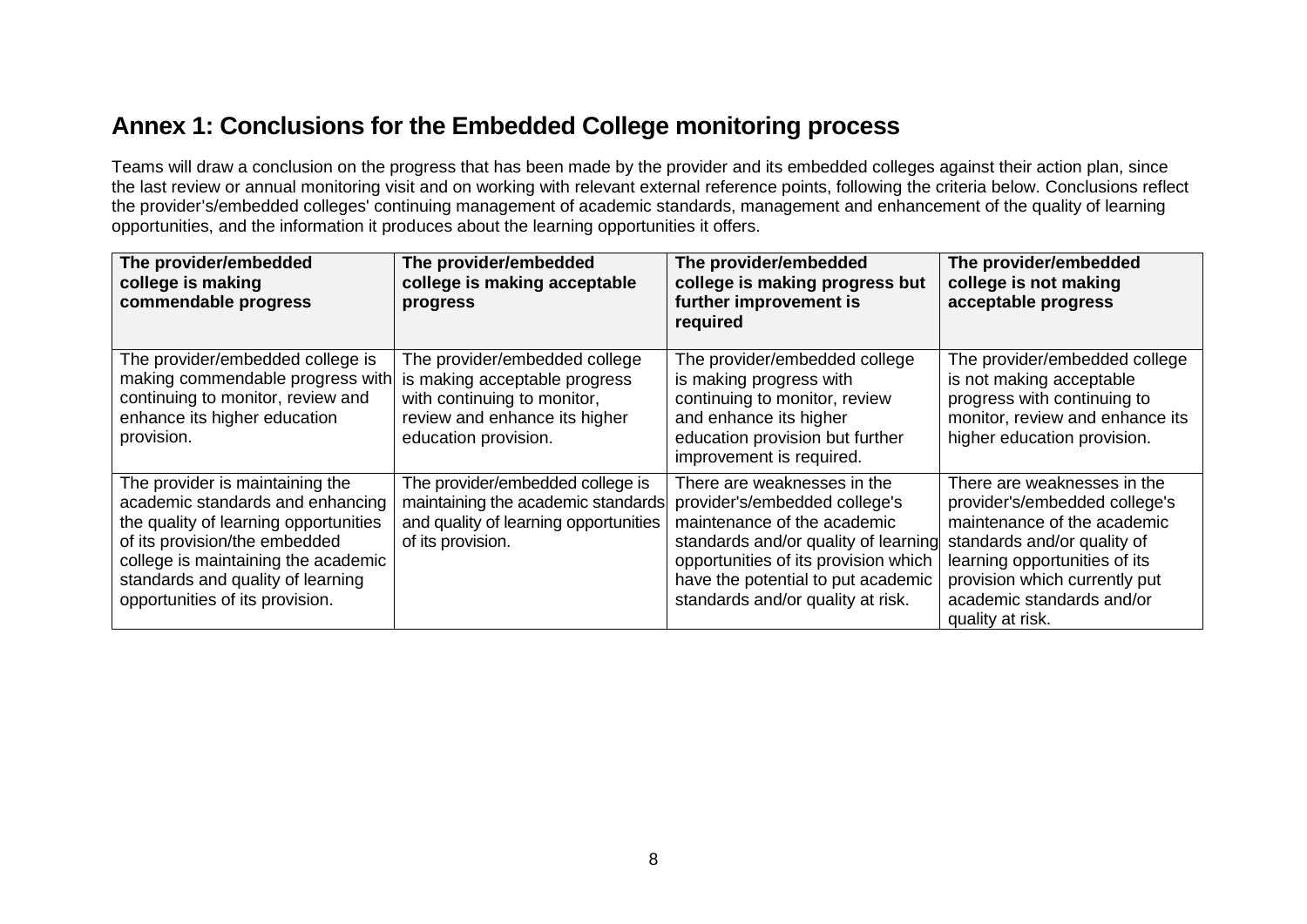| All actions have been<br>implemented fully and have led to<br>improvements in the<br>provider's/embedded college's<br>management of its higher<br>education provision.<br>Where actions have not been<br>completed fully, they are on<br>target and progress towards<br>achieving them can be<br>demonstrated. | Most actions (identified by the<br>review team or by the provider)<br>have led to improvement. Actions<br>that have not been addressed fully<br>do not have the potential to put<br>academic standards or quality at<br>risk. | Actions that have not been<br>addressed fully or effectively<br>have the potential to put<br>academic standards and/or<br>quality at risk                                                                                                 | Actions that have not been<br>addressed fully or effectively<br>currently put academic standards<br>and/or quality at risk. |
|----------------------------------------------------------------------------------------------------------------------------------------------------------------------------------------------------------------------------------------------------------------------------------------------------------------|-------------------------------------------------------------------------------------------------------------------------------------------------------------------------------------------------------------------------------|-------------------------------------------------------------------------------------------------------------------------------------------------------------------------------------------------------------------------------------------|-----------------------------------------------------------------------------------------------------------------------------|
| The provider/embedded college<br>demonstrates highly effective<br>engagement with relevant external<br>reference points, including the<br>Quality Code.                                                                                                                                                        | The provider/embedded college<br>demonstrates appropriate<br>engagement with relevant external<br>reference points, including the<br>Quality Code.                                                                            | and/or<br>the provider/embedded college<br>demonstrates insufficient<br>engagement with relevant external<br>reference points, including the<br><b>Quality Code</b>                                                                       |                                                                                                                             |
| Information produced by the<br>provider/embedded college for its<br>intended audiences about the<br>learning opportunities it offers is fit<br>for purpose, accessible and<br>trustworthy.                                                                                                                     | Information produced by the<br>provider/embedded college for its<br>intended audiences about the<br>learning opportunities it offers is fit<br>for purpose, accessible and<br>trustworthy.                                    | and/or<br>improvement is required to ensure<br>information produced by the<br>provider/embedded college for its<br>intended audiences about the<br>learning opportunities it offers is fit<br>for purpose, accessible and<br>trustworthy. |                                                                                                                             |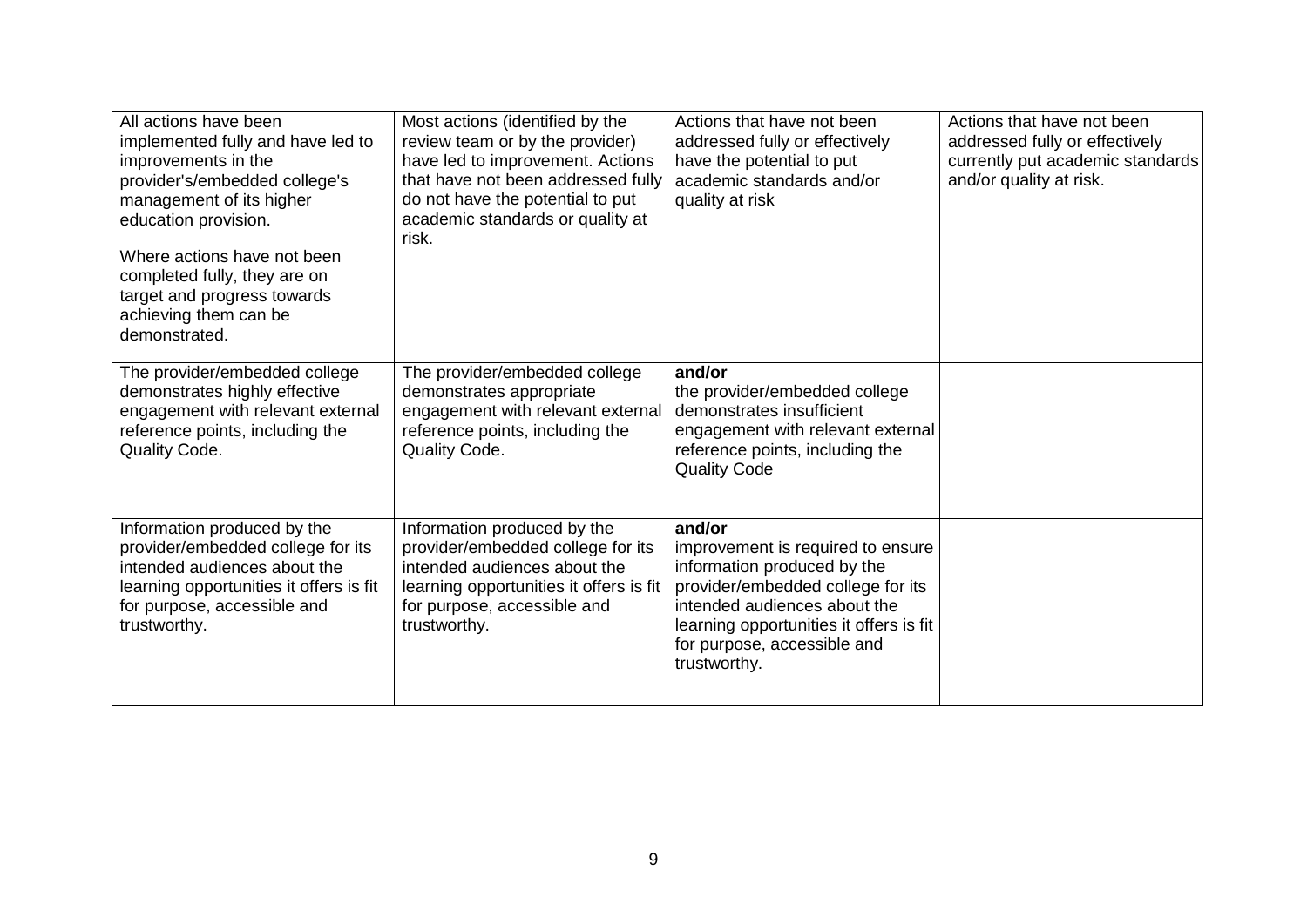| Outcome of the monitoring visit                                                                                                                                                                                                                                                                      |                                                                                                                                                                                                                                                                              |                                                                                                                                                                                                        |                                                                                                                                                                                                           |  |
|------------------------------------------------------------------------------------------------------------------------------------------------------------------------------------------------------------------------------------------------------------------------------------------------------|------------------------------------------------------------------------------------------------------------------------------------------------------------------------------------------------------------------------------------------------------------------------------|--------------------------------------------------------------------------------------------------------------------------------------------------------------------------------------------------------|-----------------------------------------------------------------------------------------------------------------------------------------------------------------------------------------------------------|--|
| The provider/embedded<br>college is making<br>commendable progress                                                                                                                                                                                                                                   | The provider/embedded<br>college is making acceptable<br>progress                                                                                                                                                                                                            | The provider/embedded<br>college is making progress but<br>further improvement is<br>required                                                                                                          | The provider/embedded<br>college is not making<br>acceptable progress                                                                                                                                     |  |
| The provider/embedded college<br>may not receive a monitoring visit<br>in the following year, if no material<br>changes have taken place which<br>may require an extended<br>monitoring visit, partial or full<br>review. (If a full review is due the<br>following year, there is no<br>exemption.) | The provider/embedded college<br>will receive a monitoring visit, if no<br>material changes have taken place<br>which may require an extended<br>monitoring visit, partial or full<br>review in the following year.<br>Alternatively, a scheduled full<br>review may be due. | To maintain educational oversight,<br>the provider/ embedded college<br>must apply for and undergo a full<br>review within six months of the<br>publication of the outcome of the<br>monitoring visit. | To maintain educational<br>oversight, the provider/<br>embedded college must apply for<br>and undergo a full review within<br>six months of the publication of<br>the outcome of the monitoring<br>visit. |  |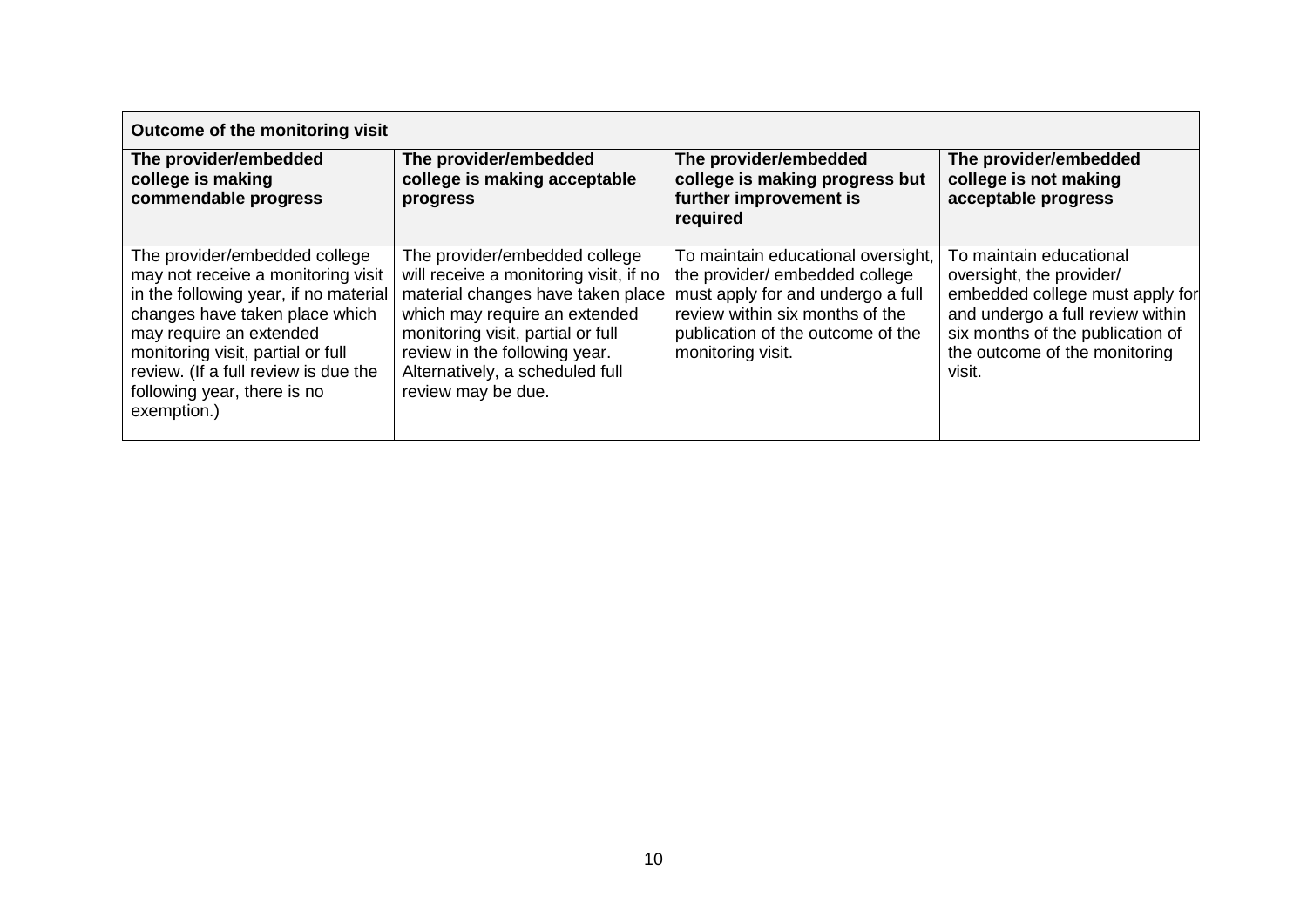# **Annex 2: Annual monitoring for Embedded Colleges: monitoring process annual return form**

| Provider name         |  |
|-----------------------|--|
| Embedded college name |  |
| Date of submission    |  |

Please complete one form for each embedded college and one form for the provider and send to QAA by the date requested (normally nine to 10 months after your last QAA visit or annual return).

For each embedded college annual return, all sections should be completed and Sections 2 to 6 should be supported by evidence appended to this document.

For the provider annual return, only Sections 2 to 6 should be completed. These should cover information relevant to the provider and should be supported by evidence appended to this document. Please note that Sections 3.1 to 3.4 should cover actions relating to the provider and not to specific embedded colleges.

**Important note:** the provider should notify QAA **within 28 days** if any of the material changes outlined in section 2 take place. Failure to do so will result in the provider's CAS allocation being set to zero pending the outcome of the monitoring visit or review.

## **Section 1: Student data**

Please complete and return the AP data return, which will have been sent to you in advance.

Please list all higher education programmes (that is, those equivalent to level 3 and above on one of the UK qualifications frameworks)<sup>5</sup> currently offered, with the number of students currently studying on each programme. Where a new intake of students is expected between submission of the annual return and the monitoring visit, please include projected intake numbers in a separate row.

| Programme<br>title | Awarding<br>body/organisation | Qualification<br>level | <b>Date</b><br>programme<br>was approved | <b>Current</b><br>number of<br><b>students</b><br>(headcount) |
|--------------------|-------------------------------|------------------------|------------------------------------------|---------------------------------------------------------------|
|                    |                               |                        |                                          |                                                               |
|                    |                               |                        |                                          |                                                               |
|                    |                               |                        | Total                                    |                                                               |

 $\overline{\phantom{a}}$ <sup>5</sup> *The Framework for Higher Education Qualifications in England, Wales and Northern Ireland* (FHEQ), Regulated Qualifications Framework (RQF), Scottish Credit and Qualifications Framework (SCQF), The Credit and Qualifications Framework for Wales (CQFW).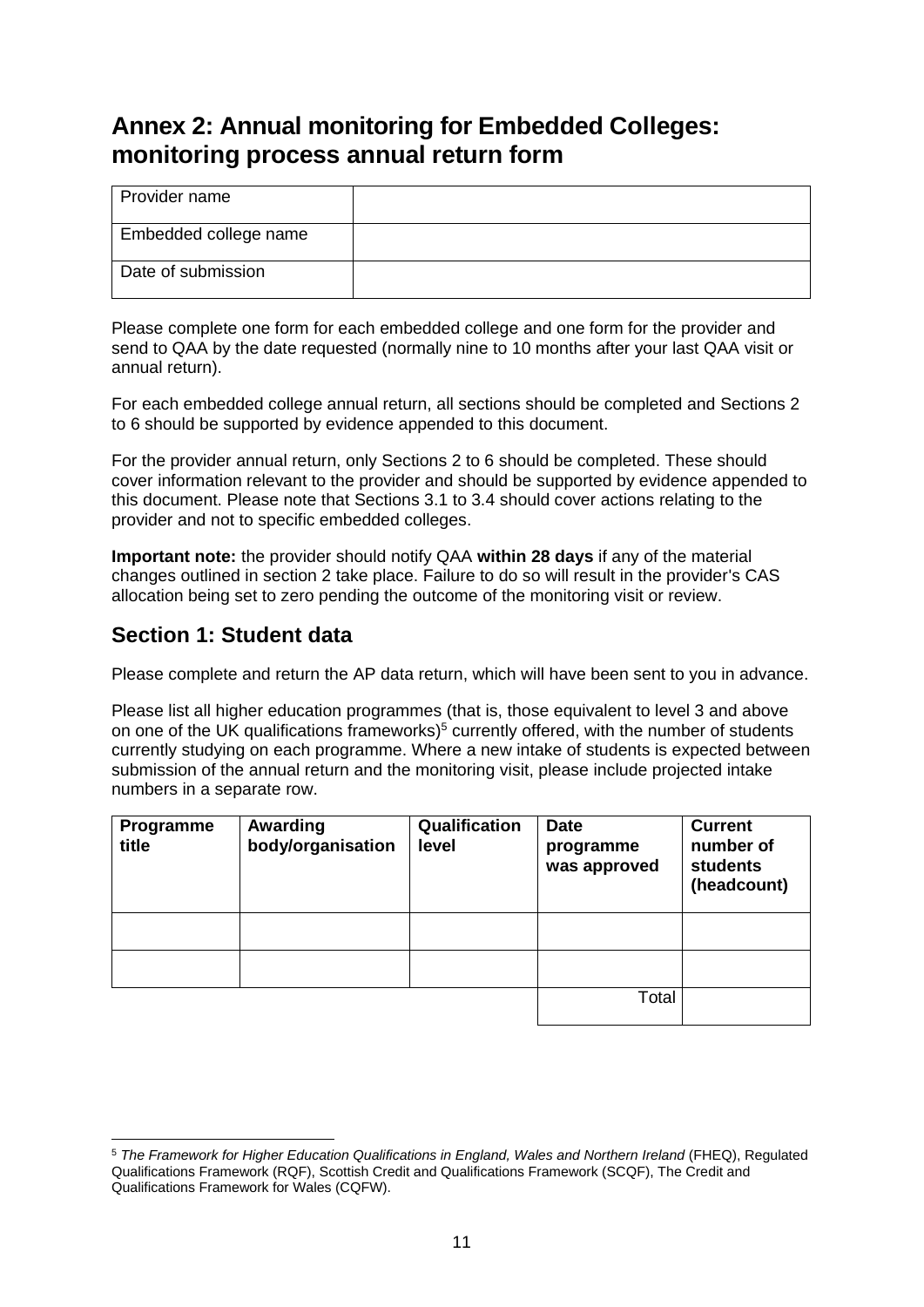# **Section 1.2 - Data commentary**

Please provide a commentary on the information provided on the data return form and in the table above. The commentary should explain trends in recruitment, retention, completion and pass rates over the period covered by the form. This is in addition to any remarks in the 'Comments' column on the data return form, which are intended to clarify how the form has been completed.

[Type text here; expand as necessary. Please reference and append all supporting evidence.]

### **Section 2: Recent changes**

Please tick if any of the following material changes have taken place since the last review or monitoring visit. Changes are based on the data reported in your previous Embedded College report or monitoring visit report:

| Material change (notify QAA within 28 days of one of these changes<br>taking place)                                                                                               | <b>Check</b><br><b>box</b> |
|-----------------------------------------------------------------------------------------------------------------------------------------------------------------------------------|----------------------------|
| For providers with fewer than 50 students at the last QAA visit, an increase in<br>total student numbers of more than 50 students                                                 |                            |
| For providers with 50 or more students at the last QAA visit, an increase in total<br>student numbers by more than 20 per cent or 100 students, whichever is greater              |                            |
| Change of address                                                                                                                                                                 |                            |
| Acquisition of a new building                                                                                                                                                     |                            |
| A new site                                                                                                                                                                        |                            |
| Extension of premises with an increase in capacity by 25 per cent or more                                                                                                         |                            |
| Change of legal or trading name                                                                                                                                                   |                            |
| Change of principal and/or proprietor or equivalent                                                                                                                               |                            |
| Change of 20 per cent or more of permanent teaching staff                                                                                                                         |                            |
| Change of 30 per cent or more on the type of provision/courses offered,<br>including changes of awarding body/organisation (calculated by student<br>headcount on new programmes) |                            |
| Change of 50 per cent or more on the type of provision/courses offered,<br>including changes of awarding body/organisation (calculated by student<br>headcount on new programmes) |                            |
| Merger with another provider                                                                                                                                                      |                            |
| Change in the accredited status of the provider in the UK, or in the accredited<br>status of the overseas higher education provider that awards the degrees                       |                            |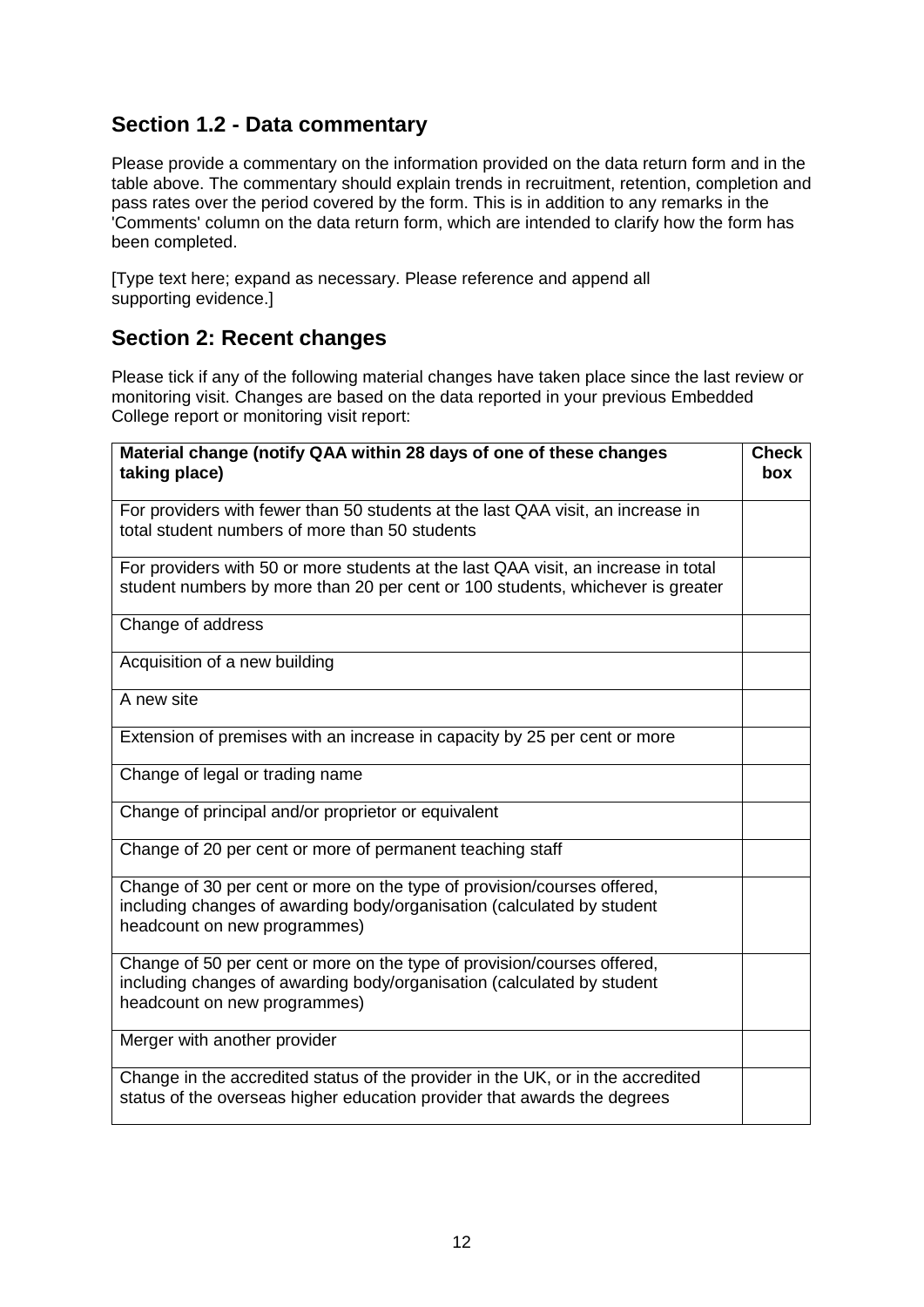For study abroad providers, any move towards offering complete degrees to students who would be enrolled with the provider in the UK for the full duration of their programme

If you have ticked any of the above, or have undergone any other changes relevant to QAA, please provide further details below:

[Type text here; expand as necessary. Please reference and append all supporting evidence.]

#### **Section 3.1: Update on the action plan and internal quality monitoring processes**

Only report on those points that are relevant for this embedded college. For the provider's centre, comment on those points that are relevant to the centre.

**One year after a full review:** please provide an evaluation of the impact of the actions taken in response to the good practice, recommendations and affirmations from the last review. Each good practice point, recommendation or affirmation should be accounted for separately

or

**One or two years after a monitoring visit:** provide an update on any actions that had not been fully completed at the previous monitoring visit and any actions generated through their own internal quality assurance processes, including an evaluation of the impact of these actions.

**Provide documentary evidence** to demonstrate the achievement, success and internal evaluation of all actions taken.

[Type text here; expand as necessary. Please reference and append all supporting evidence.]

#### **Section 3.2: Admission of students**

The Quality Code sets out the following Expectation about recruitment, selection and admission to higher education, which higher education providers are required to meet.

Recruitment, selection and admission policies and procedures adhere to the  $\bullet$ principles of fair admission. They are transparent, reliable, valid, inclusive and underpinned by appropriate organisational structures and processes. They support higher education providers in the selection of students who are able to complete their programme (Quality Code, *Chapter B2*).

Please comment on how you meet this expectation in general, and specifically in regard to the following questions.

- How do you manage the recruitment process, including the use of agents (if  $\bullet$ applicable)?
- How do you ensure students have sufficient English language competence to  $\bullet$ complete their programme of study?
- How do you assess applicants' prior qualifications and their suitability to study the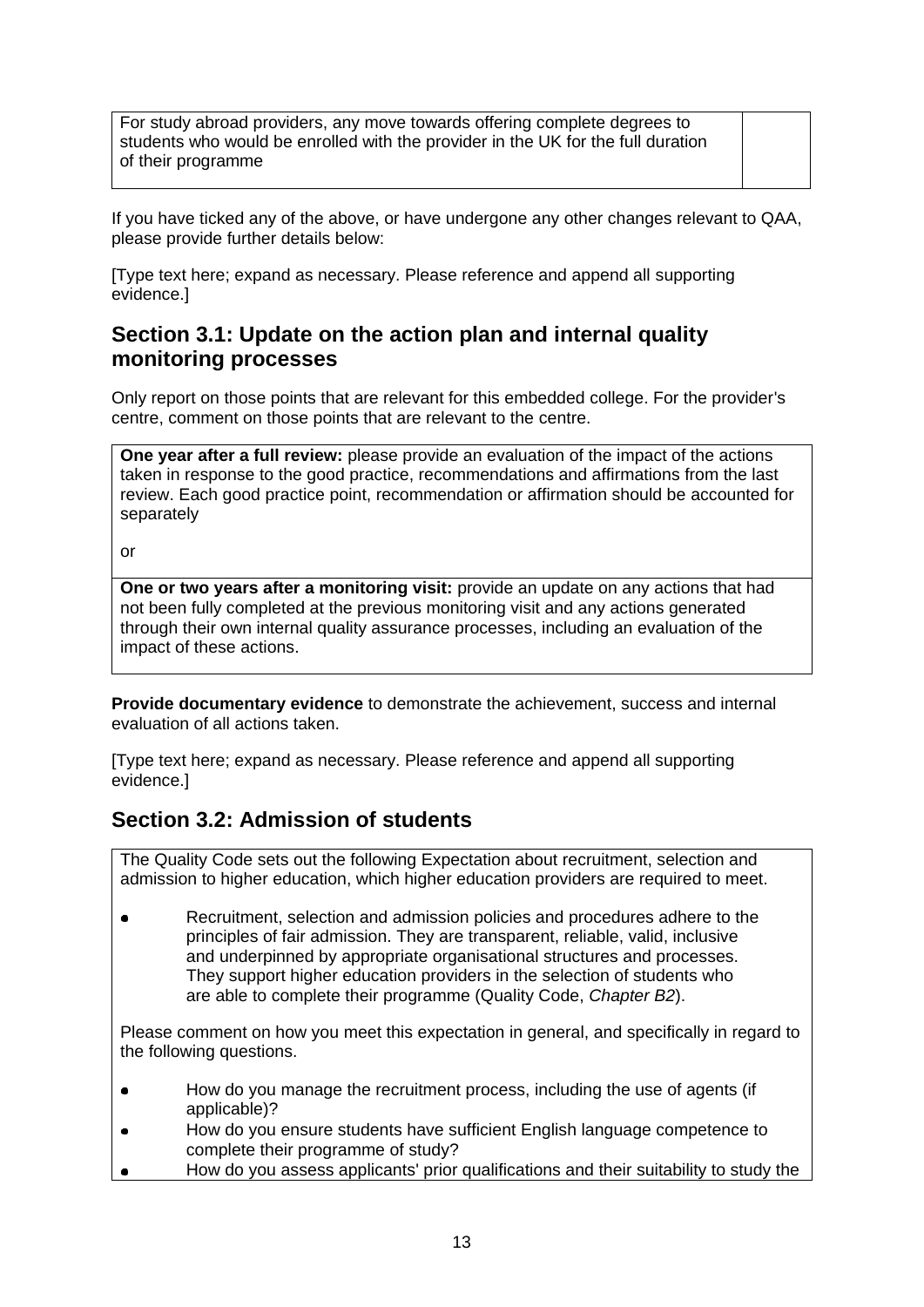- subject and academic level for which they are applying?
- How do you assess that applicants have a genuine intention to study?  $\bullet$
- What processes are used to test the integrity of the admissions process?

#### **Section 3.3: Assessment of students**

The Quality Code sets out the following Expectation about the assessment of students and the recognition of prior learning, which higher education providers are required to meet.

Higher education providers operate equitable, valid and reliable processes of  $\bullet$ assessment, including for the recognition of prior learning, which enable every student to demonstrate the extent to which they have achieved the intended learning outcomes for the credit or qualification being sought (Quality Code, *Chapter B6*).

Please comment on how you meet this Expectation in general, and specifically in regard to the following questions.

- How do you assure that assessment is carried out with rigour and integrity,  $\bullet$ that students' work is genuine, and that students have not engaged in academic malpractice?
- How do internal and external verification processes ensure that student work  $\bullet$ is genuine, achieves the learning outcomes required and is marked fairly and securely?

[Type text here; expand as necessary. Please reference and append all supporting evidence.]

## **Section 4: Other external reviews**

Please provide details of any other external reviews/accreditations that have taken place since the last QAA visit, along with the outcomes (conditions, recommendations, and so on).

[Type text here; expand as necessary. Please reference and append all supporting evidence.]

#### **Section 5: The provider's use of external reference points to meet UK expectations for higher education**

Please provide details of how the provider has taken account of relevant external reference points, including the UK Quality Code for Higher Education, in managing its higher education provision, since the last QAA review or monitoring visit. The existing Quality Code will continue to be used for the annual monitoring process for the 2018-19 academic year.

[Type text here; expand as necessary. Please reference and append all supporting evidence.]

## **Section 6: Any other information**

Please note any other information which may be relevant to the monitoring process. [Type text here; expand as necessary. Please reference and append all supporting evidence.]